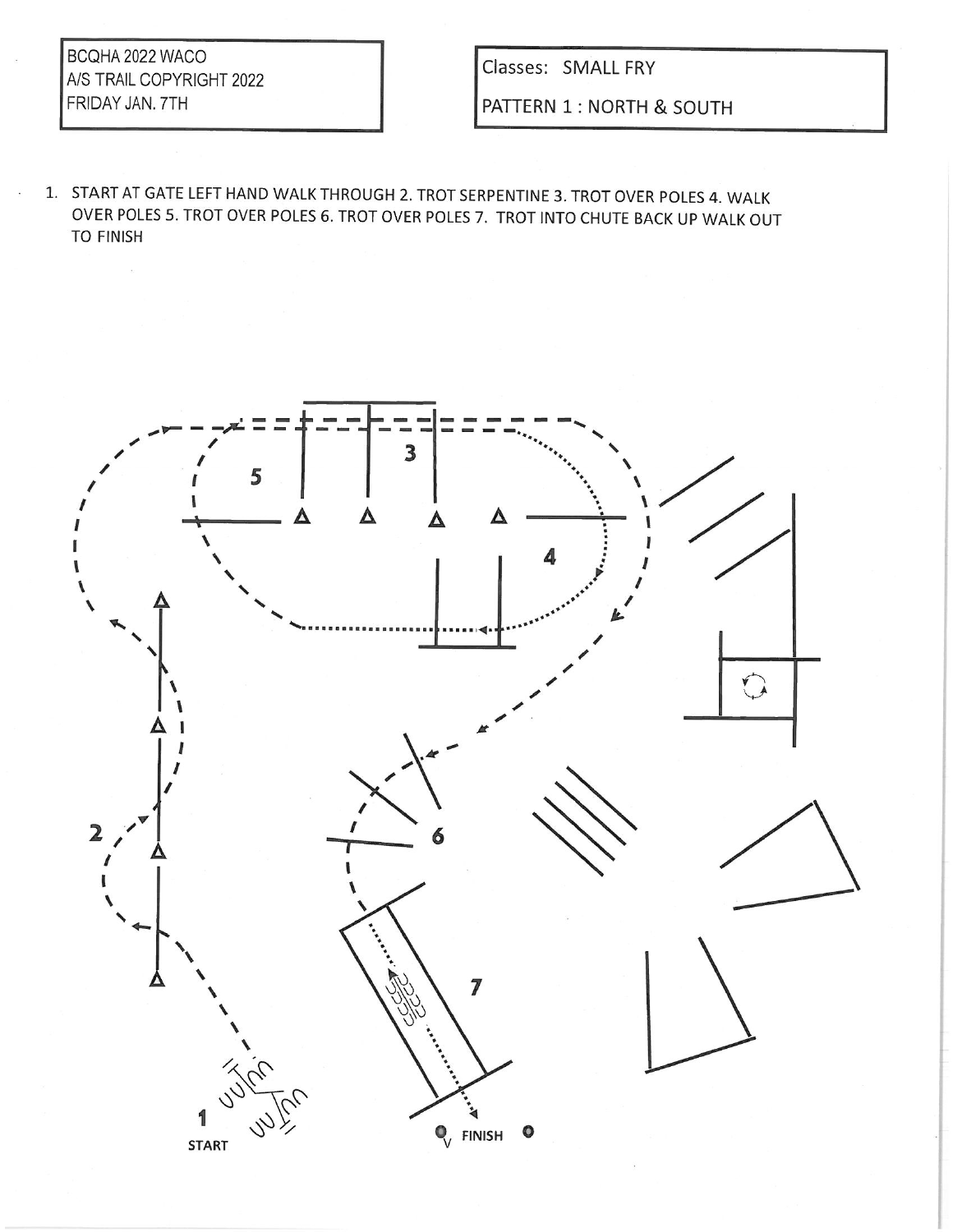BCQHA 2022 WACO A/S TRAIL COPYRIGHT 2022 FRIDAY JAN. 7TH

Classes: LEVEL 1 W/T YOUTH,

LEVEL 1 W/T AMATEUR : PATTERN 1 NORTH & SOUTH

1. START AT GATE LEFT HAND PUSH 2. WALK SERPENTINE 3. TROT OVER POLES 4. TROT OVER POLES 5. WALK OVER POLES 6. STOP AND WALK INTO BOX 360 TO LEFT WALK OUT OF BOX 7. TROT OVER POLES 8. TROT OVER POLES 9. TROT OVER POLES 10. TROT INTO BOX BACK TROT OUT TO FINISH

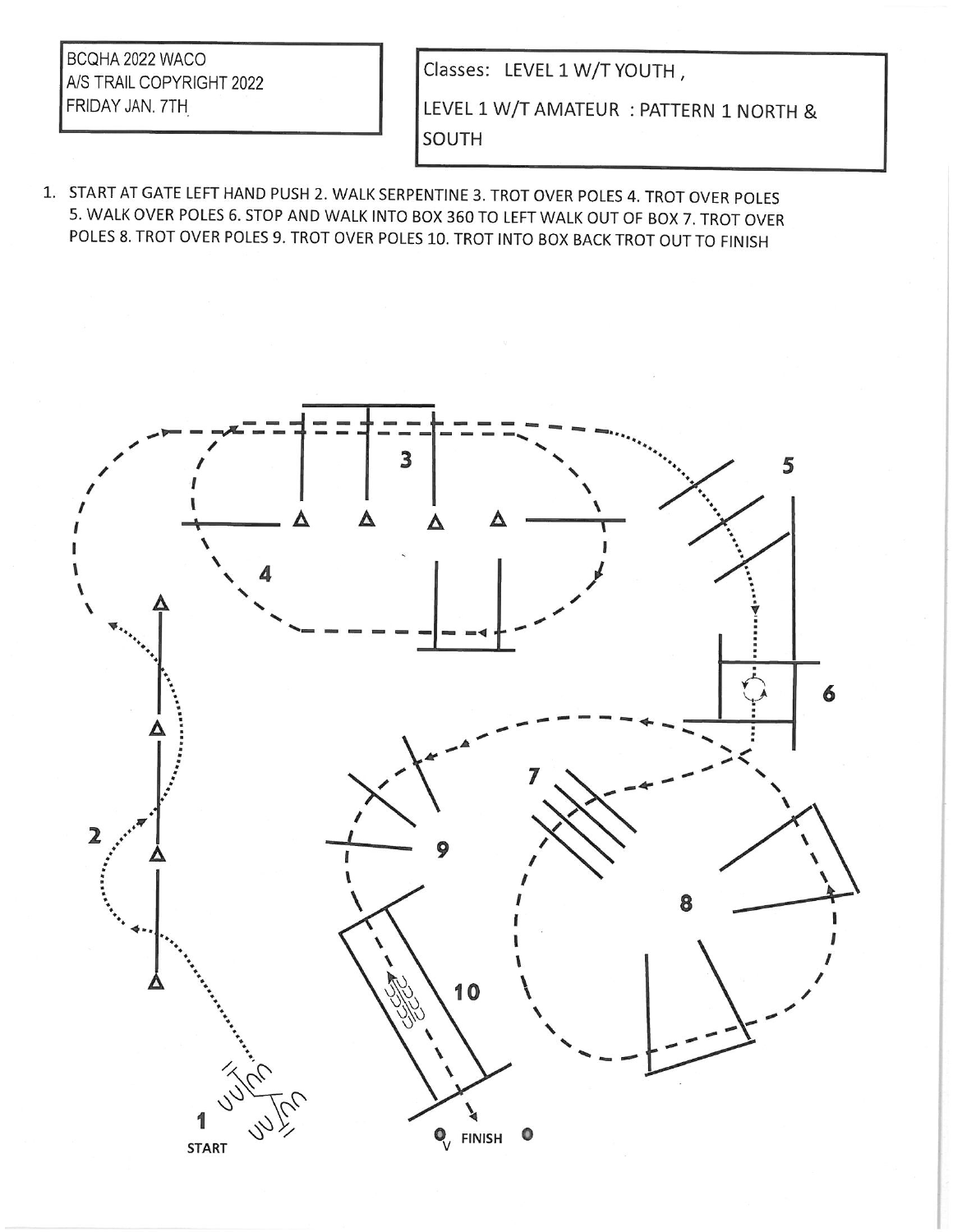BCQHA 2022 WACO A/S TRAIL COPYRIGHT 2022 FRIDAY JAN. 7TH

Classes: LEVEL 1, LEVEL 1 YOUTH, LEVEL 1 AMATEUR JUNIOR, YOUTH ALL AGES, AM. SELECT, AMATEUR, SENIOR, : PATTERN 1 NORTH & SOUTH

1. START AT GATE LEFT HAND PUSH 2. TROT SERPENTINE 3. RIGHT LEAD LOPE OVER POLES 4. TROT OVER POLES 5. RIGHT LEAD LOPE OVER POLES 6. STOP AND WALK INTO BOX 360 TO LEFT WALK OUT OF BOX 7. TROT OVER POLES 8. LEFT LEAD LOPE OVER POLES 9. TROT OVER POLES 10. TROT INTO BOX BACK TROT OUT TO FINISH

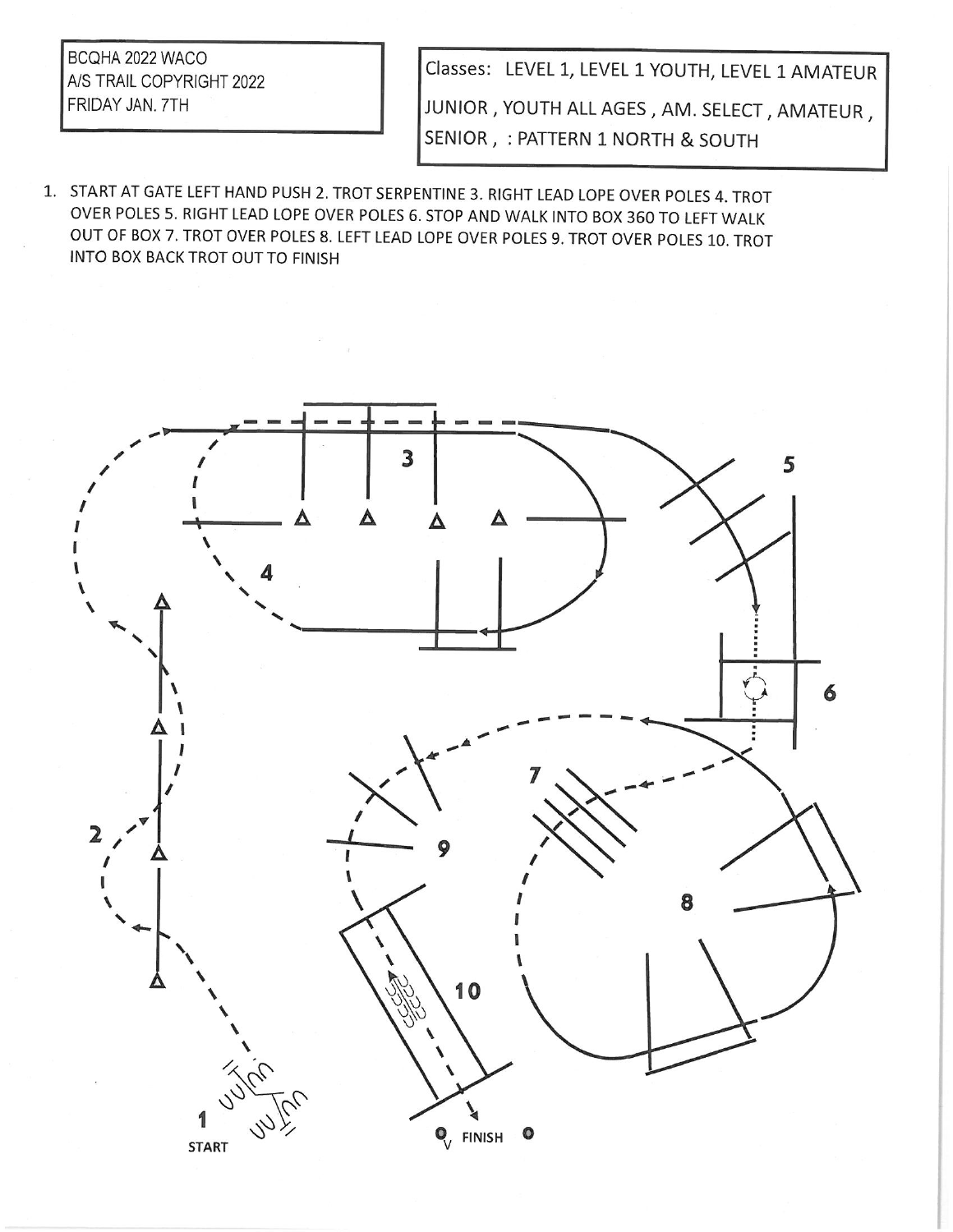

Designed by : E.J.Allison Copyright 2022



1. Walk to right hand push gate

**L**

2. Turn 90 degrees to left Ex-

V